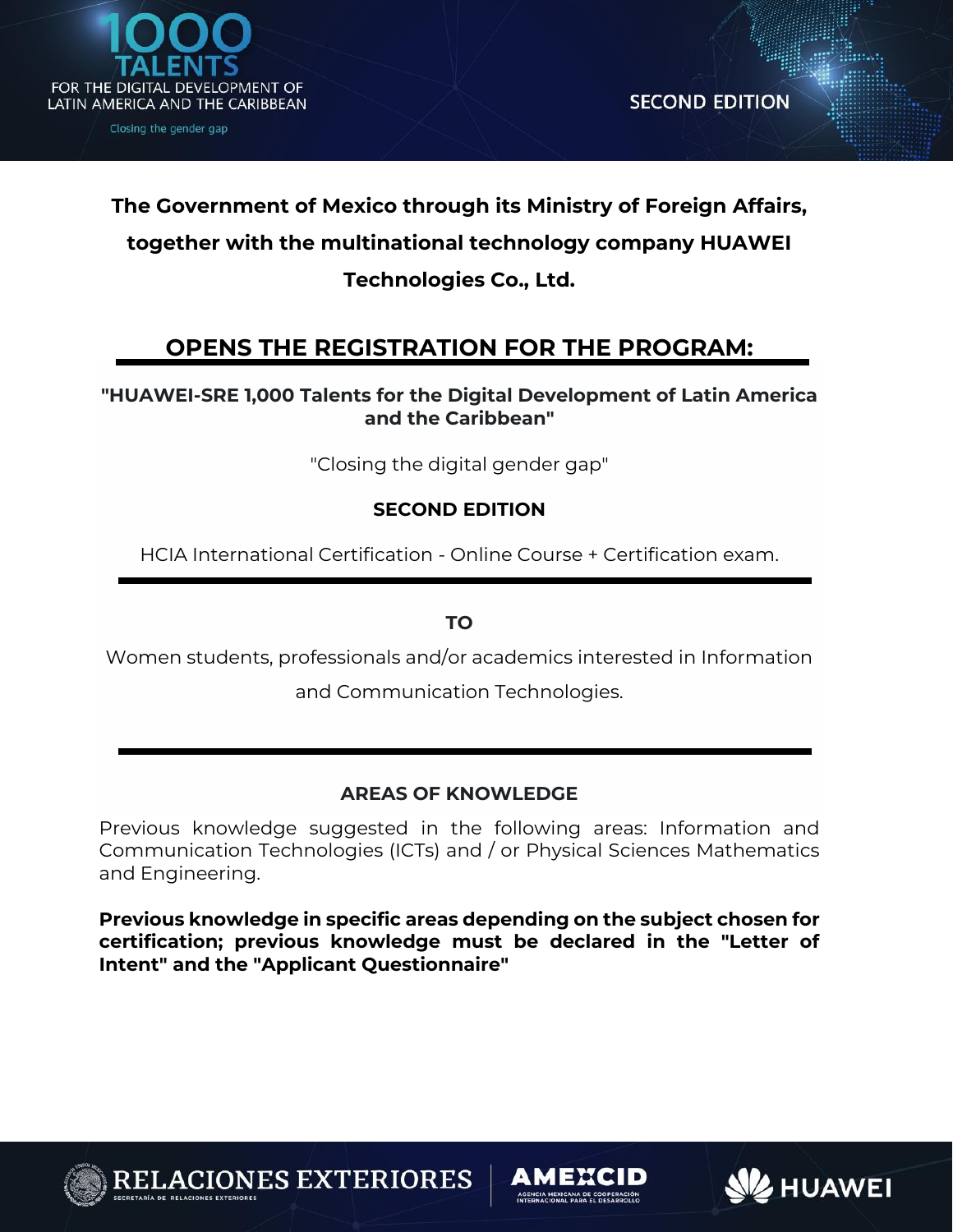

**SECOND EDITION** 

**BHUAWEI** 

# **MODALITY**

100% online course and exam.

# **DURATION OF STUDIES**

6 to 20 hours according to the chosen area.

# **AREAS OF STUDY AND PREVIOUS KNOWLEDGE REQUIRED**

Detailed information on the courses and the study technologies offered are available in the "Additional Information" section of this document, as well as on the website:

<https://huawei.com/mx/events/mx/1000-talentos-para-el-desarrollo-digital>

It is suggested to use Chrome browser, Firefox or Internet Explorer to properly view the functions of the web page.

# *COURSES*

## 1. **Artificial intelligence (HCIA-AI):**

- Fundamentals of mathematics (basic knowledge of linear algebra, probability and statistics).
- Basic knowledge of Python programming.

#### **NOTE: Huawei also offers free Python courses and mathematics topics necessary for the study of artificial intelligence.**

## 2. **Internet of Things (HCIA-IoT):**

- Basic computer and Linux operating capabilities.

## 3. **Data Communication (HCIA-Datacom):**

- Basic knowledge of PC operations.
- Basic knowledge of computer and network.

## 4. **Data Storage:**

- No prior knowledge requirements.



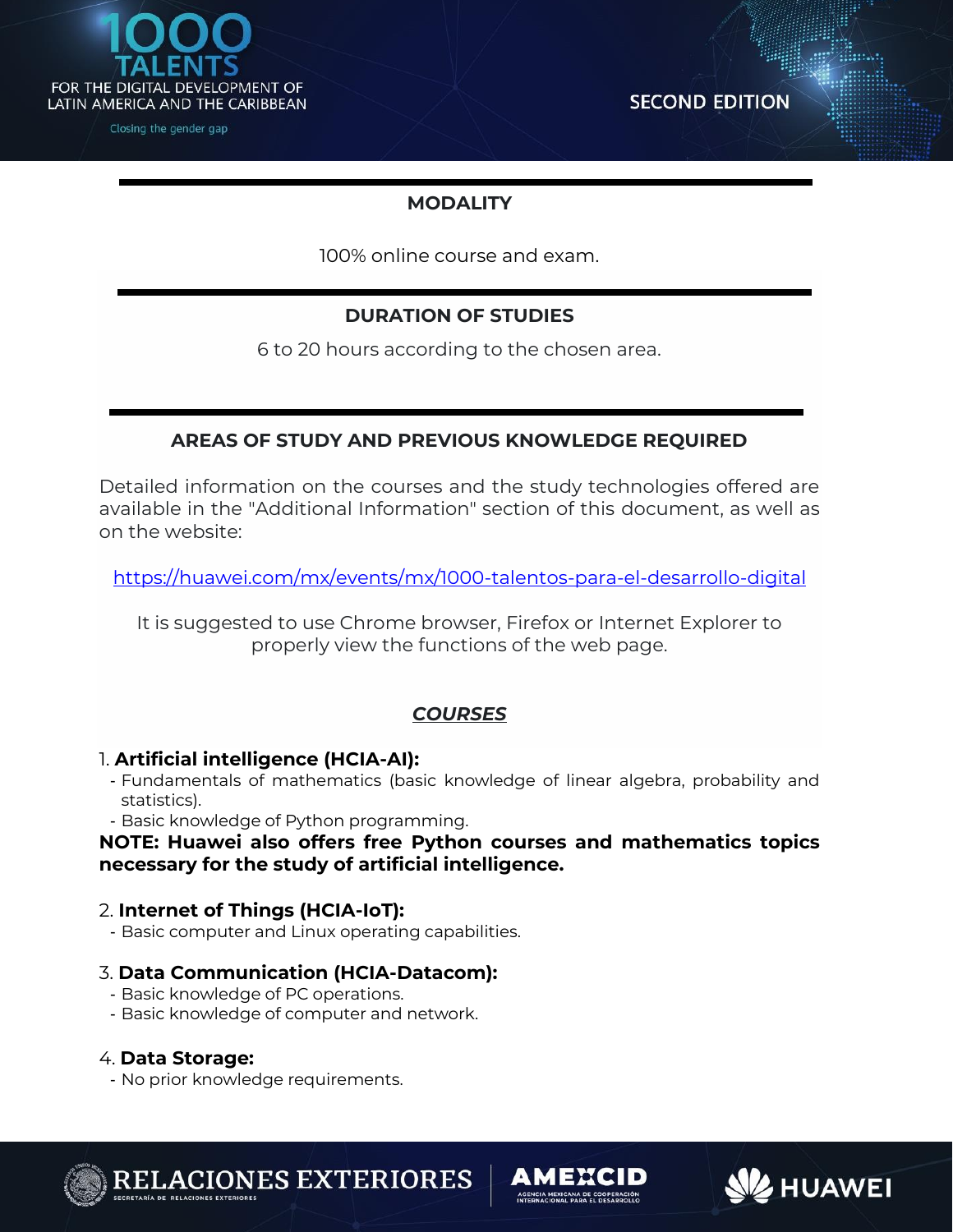

**SECOND EDITION** 

#### 5. **Cloud services:**

- Basic knowledge of computer science.
- Basic knowledge of Linux server and operating system.

Basic knowledge of Storage.

#### 6. **Macro Data (Big Data):**

- It is preferable to have basic computing and Linux capabilities.

# **Once the study area for certification has been selected, you cannot modify said selection.**

# **LANGUAGE IN WHICH the courses will be taught**

English.

# **EXPENSES COVERED BY HUAWEI AND BENEFITS**

- Waiver of the cost of course certification, which is \$200.00 USD.
- Assistance through online sessions with Huawei experts and partners for the resolution of doubts.
- Participants who pass the relevant certification exam will be able to obtain a digital HCIA certificate valid for 3 years (no cost).
- Diploma of participation.

Through this program, Huawei offers 1,000 scholarships to the following countries:

| Antigua and Barbuda | Cuba        | Mexico                |
|---------------------|-------------|-----------------------|
| Argentina           | Dominica    | Nicaragua             |
| <b>Bahamas</b>      | Ecuador     | Panama                |
| <b>Barbados</b>     | El Salvador | Paraguay              |
| <b>Belize</b>       | Grenada     | Peru                  |
| <b>Bolivia</b>      | Guatemala   | Dominican Republic    |
| <b>Brazil</b>       | Guyana      | San Kitts and Nevis   |
| Chile               | Haiti       | Saint Vincent and the |
| Colombia            | Honduras    | Grenadines            |
| Costa Rica          | Jamaica     | Saint Lucia           |



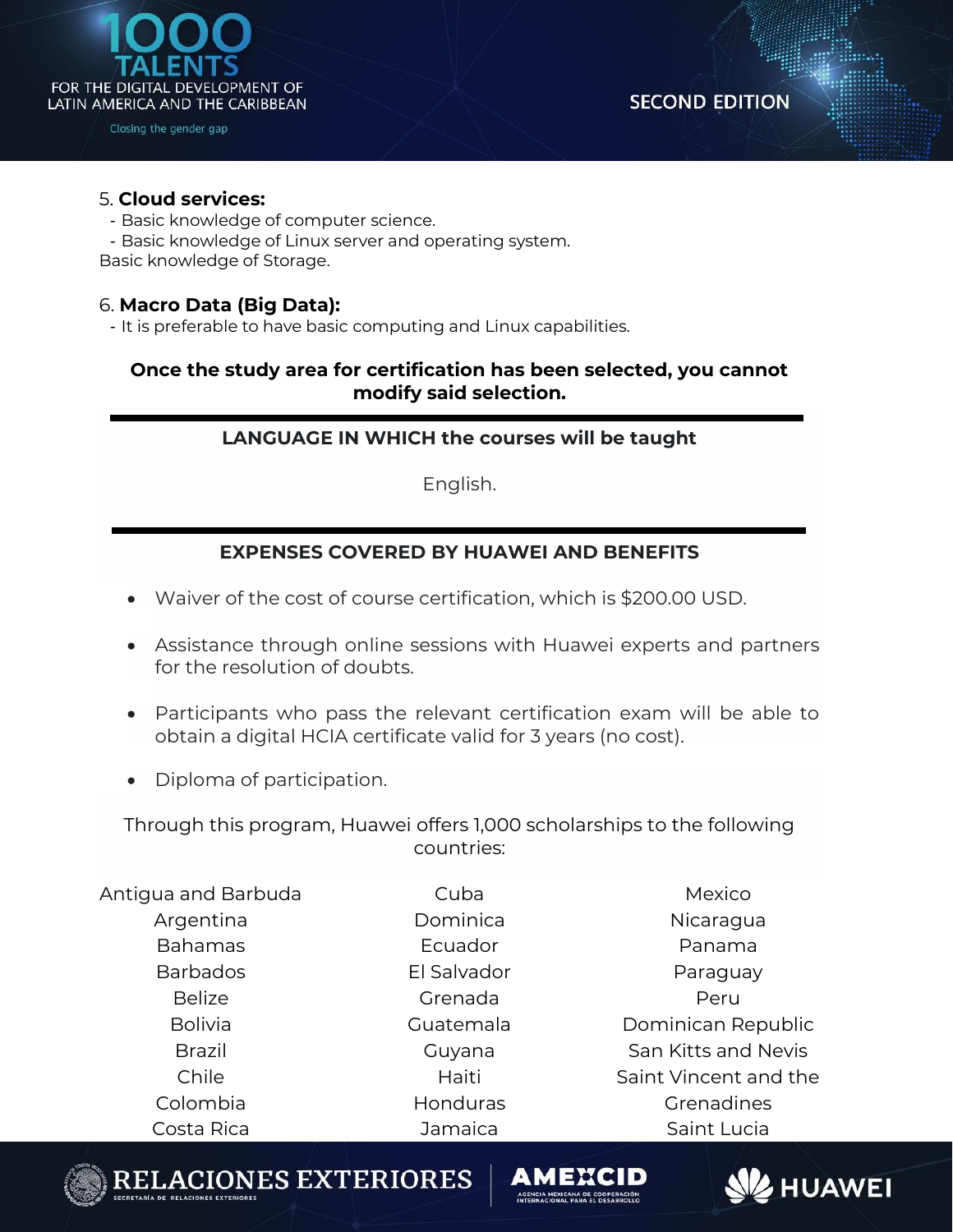

**SECOND EDITION** 

Suriname Trinidad and Tobago

Uruguay Venezuela

In this Call, the number of scholarships to be allocated per country will be based on the availability of places that were not allocated in the first edition of this call.

30 scholarships will be awarded per country, a total of 990 and the remaining 10 will be allocated by the selection committee composed of the coordinators.

# **REQUIREMENTS**

Due to the current health situation, applicants must apply through the "Academic Cooperation Management System" (SIGCA) on the website [https://sigca.sre.gob.mx/,](https://sigca.sre.gob.mx/) in which the following documents must be entered in PDF format:

1. Letter of intent written **in English or Spanish**, which must contain the following:

- a. Self-introduction;
- b. Reasons why you want to apply for Huawei-Certification courses, as well as expectations;
- c. Brief description of previous knowledge in the subject that you intend to undertake in this program (please refer to the section "**AREAS OF STUDY AND PREVIOUS KNOWLEDGE REQUIRED**")
- 2. Recommendation **Letter in English or Spanish** from a teacher or person with professional relationship;
- 3. Proof of proficiency of English language (Except for applicants from countries which official language is English);
- 4. "Applicants Questionnaire", available to download at: <https://huawei.com/mx/events/mx/1000-talentos-para-el-desarrollo-digital>



**ES EXTERIORES** 

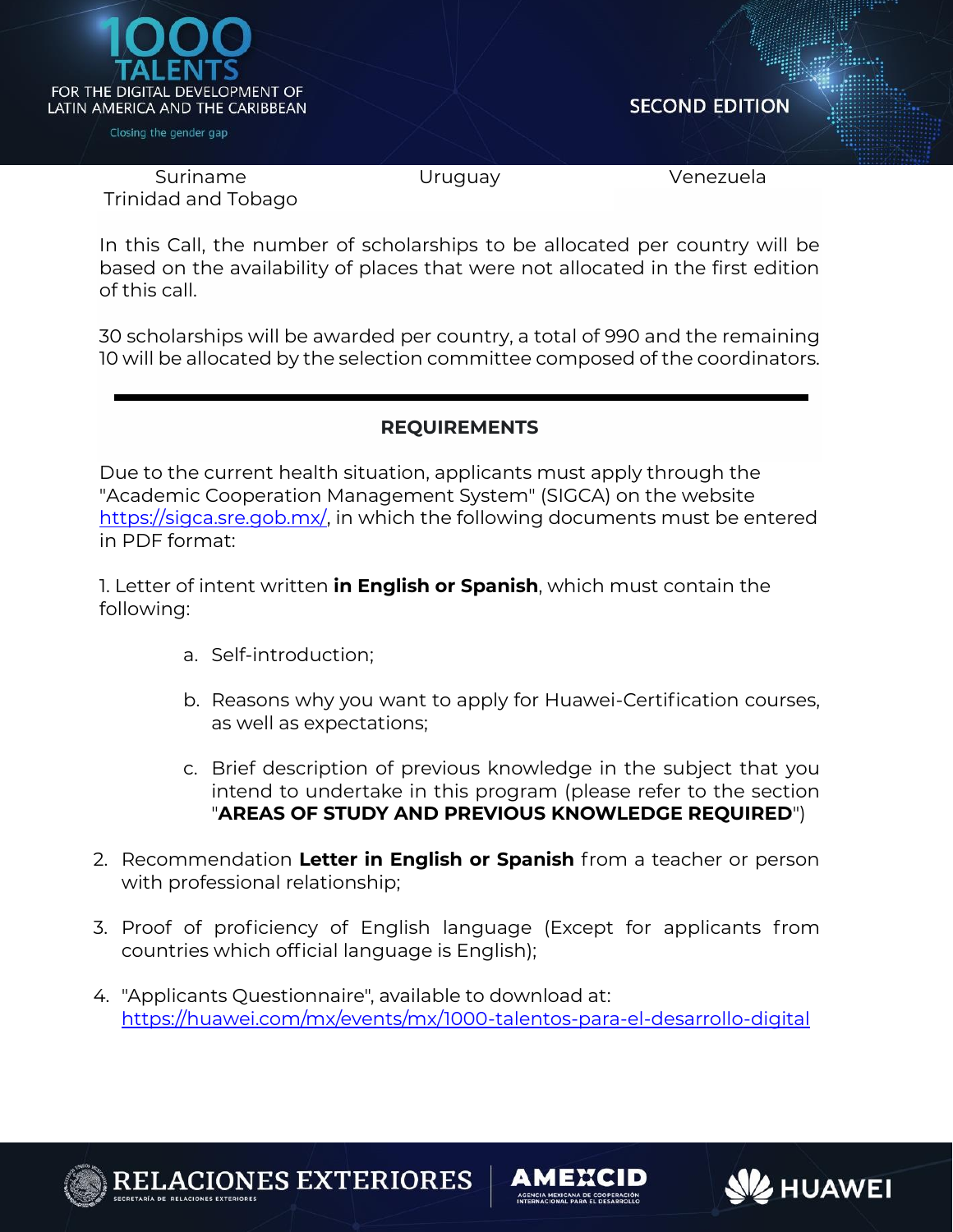

**SHUAWEI** 

- 5. Passport or National Identity Document;
- 6. Optionally, you can attach to your application certificates or diplomas of courses in Information and Communication Technologies that you have obtained in the last 24 months, which will allow you to obtain a higher score in your application.

#### **APPLICATION DEADLINE**

**Applicants can submit their application on the following site: [https://sigca.sre.gob.mx](https://sigca.sre.gob.mx/) from December 28, 2021 to March 28, 2022 at 23:59 time of Mexico City.**

#### **IMPORTANT NOTE:**

**Women who were awarded a scholarship in the first edition of this program will NOT be able to participate in this second edition, so if they apply, they will NOT be considered for evaluation.**

#### **Once selected, HUAWEI will notify the participants the dates on which they must enter and register on the HUAWEI platform.**

The stated deadline is non-extendable and applications received after the indicated dates will not be considered.

Applications that do not meet all the requirements will not be evaluated.

The deadline for the reception of applications will not be changed.

Scholarships will be awarded through an evaluation and selection process from the date of publication.

For under-age applicants, if selected, they will be asked to submit a written permission by their father, mother or legal guardian.



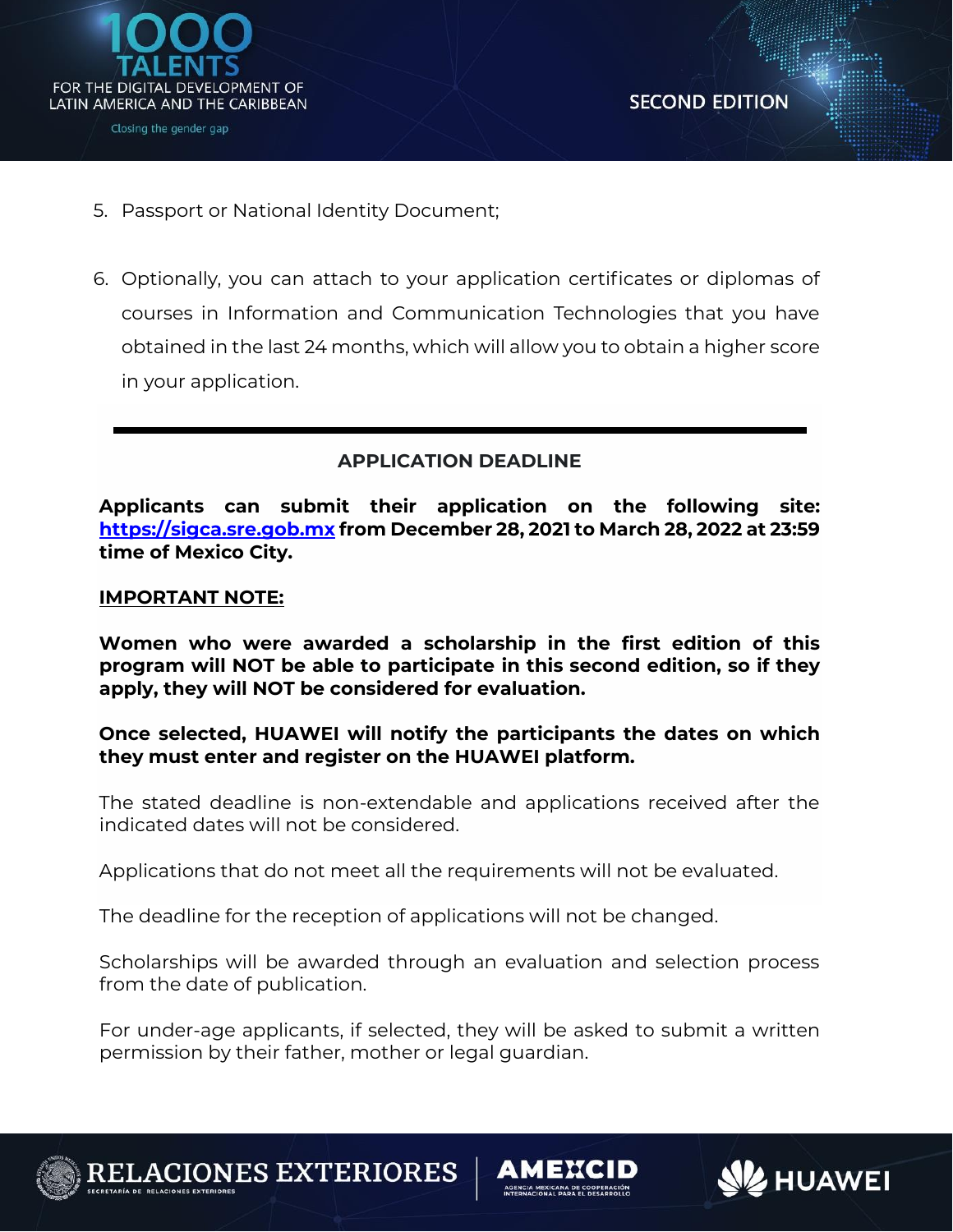

**SHUAWEI** 

## **SELECTION CRITERIA**

- 1) Timely and due submission of required documents for the application.
- 2) Evaluation of the information submitted through the "Applicants Questionnaire".
- 3) Diplomas, courses or certificates in Information Technologies or Communication.

#### **THE DECISION ON AWARDED SCHOLARSHIPS WILL BE FINAL AND NOT OPEN TO APPEAL.**

The results will be announced through the representations of Mexico in each country and the AMEXCID (Mexican Agency for International Development Cooperation) from May 10, 2022.

# **IMPORTANT NOTES**

- This is not a Scholarship from the Government of Mexico, the Ministry of Foreign Affairs (SRE) or the Mexican Agency for International Development Cooperation (AMEXCID).
- By submitting her application with the required documents, the applicant declares that all the information reflected is **true** and **accepts** that the information is evaluated through the selection system and criteria described in this call.
- The submission of all the documents **DOES NOT guarantee the applicant will be granted the scholarship or a place in this program.**
- The beneficiaries of the scholarship undertake to provide within three months of the end of the course covered by the scholarship, a course evaluation and concrete information on how the acquired knowledge will be applied, in order to **cooperate with the Mexican Agency for International Development Cooperation (AMEXCID) and HUAWEI in the impact assessment of the scholarship program.**

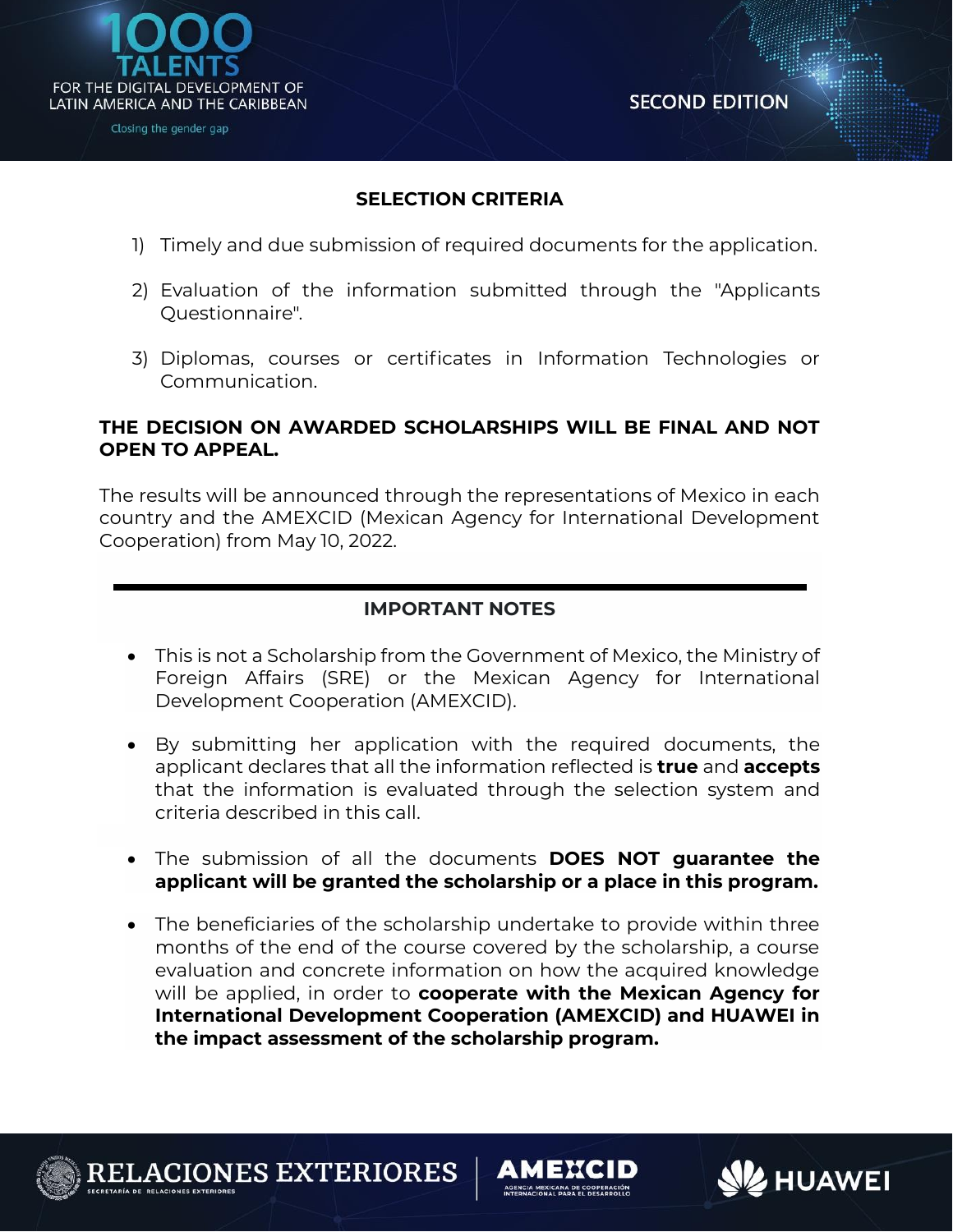

• Should you have any question about the application, please contact us at: [infobecas@sre.gob.mx](mailto:infobecas@sre.gob.mx) or [latamtalentos@huawei.com](mailto:latamtalentos@huawei.com)

In compliance with the provisions of the Federal Law on Protection of Personal Data in possession of Individuals, Huawei Technologies de Mexico, S.A. from CV makes your Privacy Notice available, which can be consulted at <http://www.huawei.com/mx> any doubt, query or request related to this Privacy Notice may be directed to the following address: [avisodeprivacidad@huawei.com](mailto:avisodeprivacidad@huawei.com)

Also, from the Ministry of Foreign through AMEXCID side, it is informed that in compliance with the General Law on Protection of Personal Data in possession of Obliged Subjects, we make your Privacy Notice available, which can be consulted at [https://sre.gob.mx/index.php/avisos-de-privacidad](https://sre.gob.mx/index.php/avisos-de-privacidad-convocatorias)[convocatorias](https://sre.gob.mx/index.php/avisos-de-privacidad-convocatorias)

## **SUPPLEMENTARY INFORMATION**

Through this initiative, Huawei will award 1,000 scholarships for the entire region, corresponding to 30 per country. The program aims to promote female digital talent development to strengthen their competitiveness, reduce the digital divide and empower women's development in the region. Participants will be able to choose one of the most advanced digital technologies to take an online course and become certified as "**HCIA (Huawei Certified ICT Associate)**". The available technologies are: **Datacom, Artificial Intelligence, Storage, Internet of Things, Cloud Services and Big Data**, all of which are drivers of productivity and economic growth in the new digital era.

#### **I. Type of studies:**

Selected participants will have free access to 100% online courses for the technology of their choice with a duration of 6 to 20 hours, accompanied by online sessions with Huawei experts for Q&A; upon completion of the course, you must take a certification exam and, if you obtain the required score, you will be granted an **HCIA (Huawei Certified ICT Associate)**. Participants will be able to successfully download their digital HCIA certificate with a validity of 3 years.



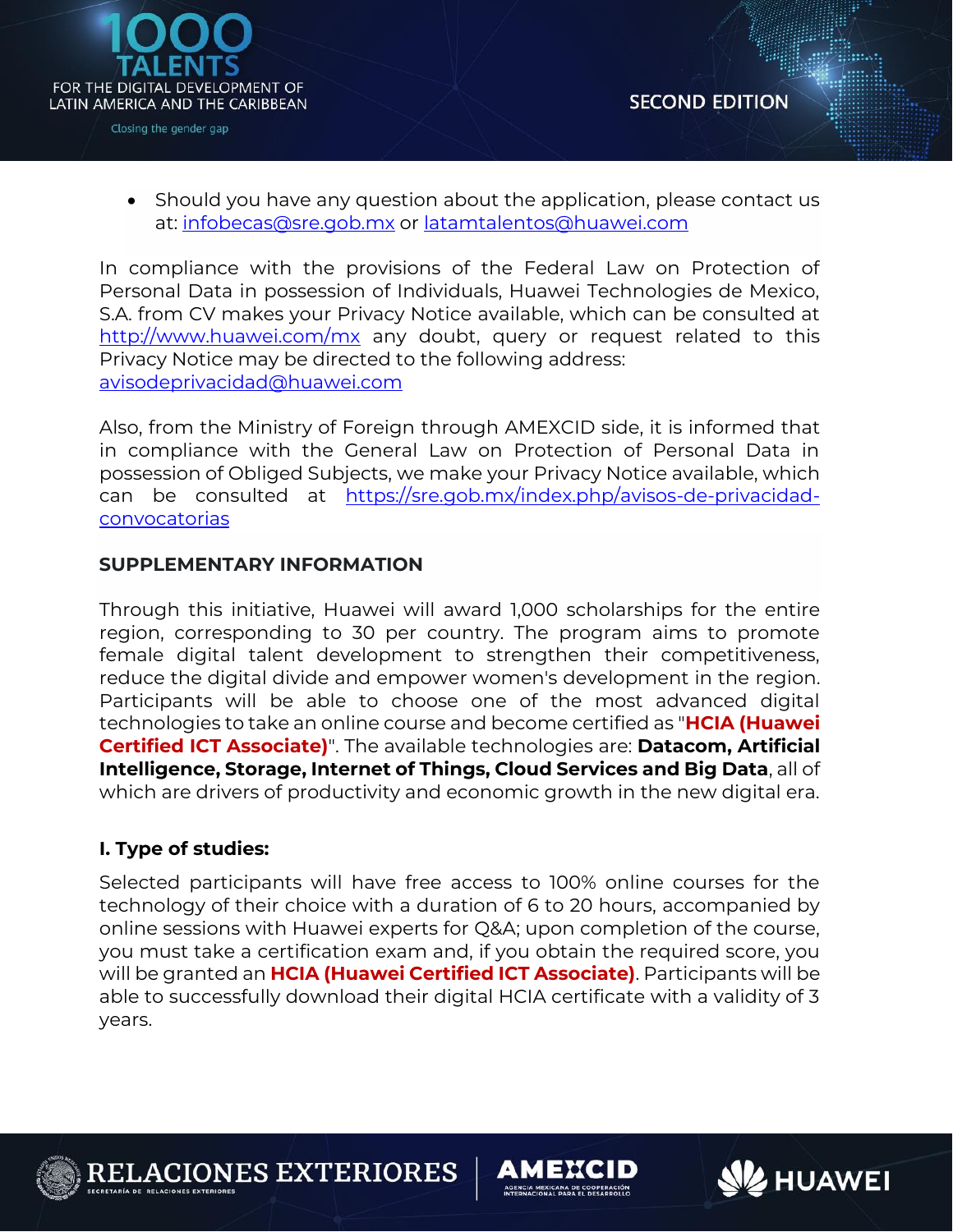

#### **II. Program stages:**

- 1. Apply to the program via <https://sigca.sre.gob.mx/>
- 2. If selected, you will receive a confirmation email;
- 3. Acceptance of the scholarship by the awardee;
- 4. Registration in the selected technology course, attendance to the online orientation session and application for the voucher for the selected study and certification area;
- 5. Online study with the assistance of Huawei experts and partners for resolution of doubts;
- 6. Submission of certification exam;
- 7. Obtaining certification valid for 3 years;
- 8. Grant of diploma of participation in the event of compliance with the requirements.





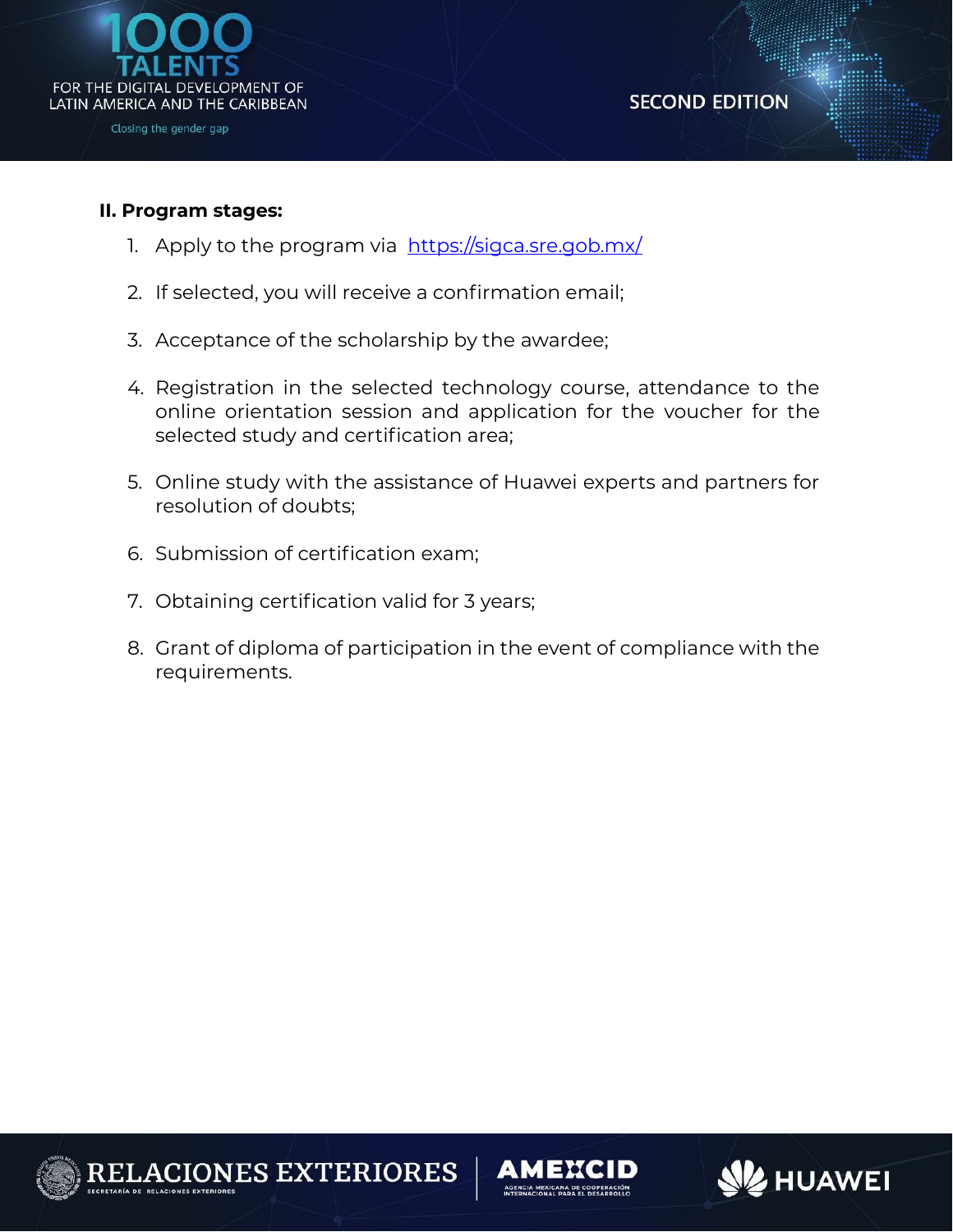

#### **III. Introduction to Huawei Certification courses:**

# **Artificial Intelligence (HCIA-AI)**



#### **General aspects of the course:**

Its aim is to train participants in the use of artificial intelligence, machine learning, deep learning and other technologies to achieve design, development and innovation of Artificial Intelligence products and solutions; it is also the first step to apply for the certification as an HCIA-AI Engineer through a certification exam.

#### **NOTE: Huawei also offers free Python courses and mathematics topics necessary for the study of artificial intelligence.**

#### **Benefits:**

At the end of the course, students will master the basic principles of Artificial intelligence, open source AI frameworks, and programming knowledge; they will also have the ability to design, develop and innovate AI products and solutions using technologies such as AI, machine learning and deep learning.



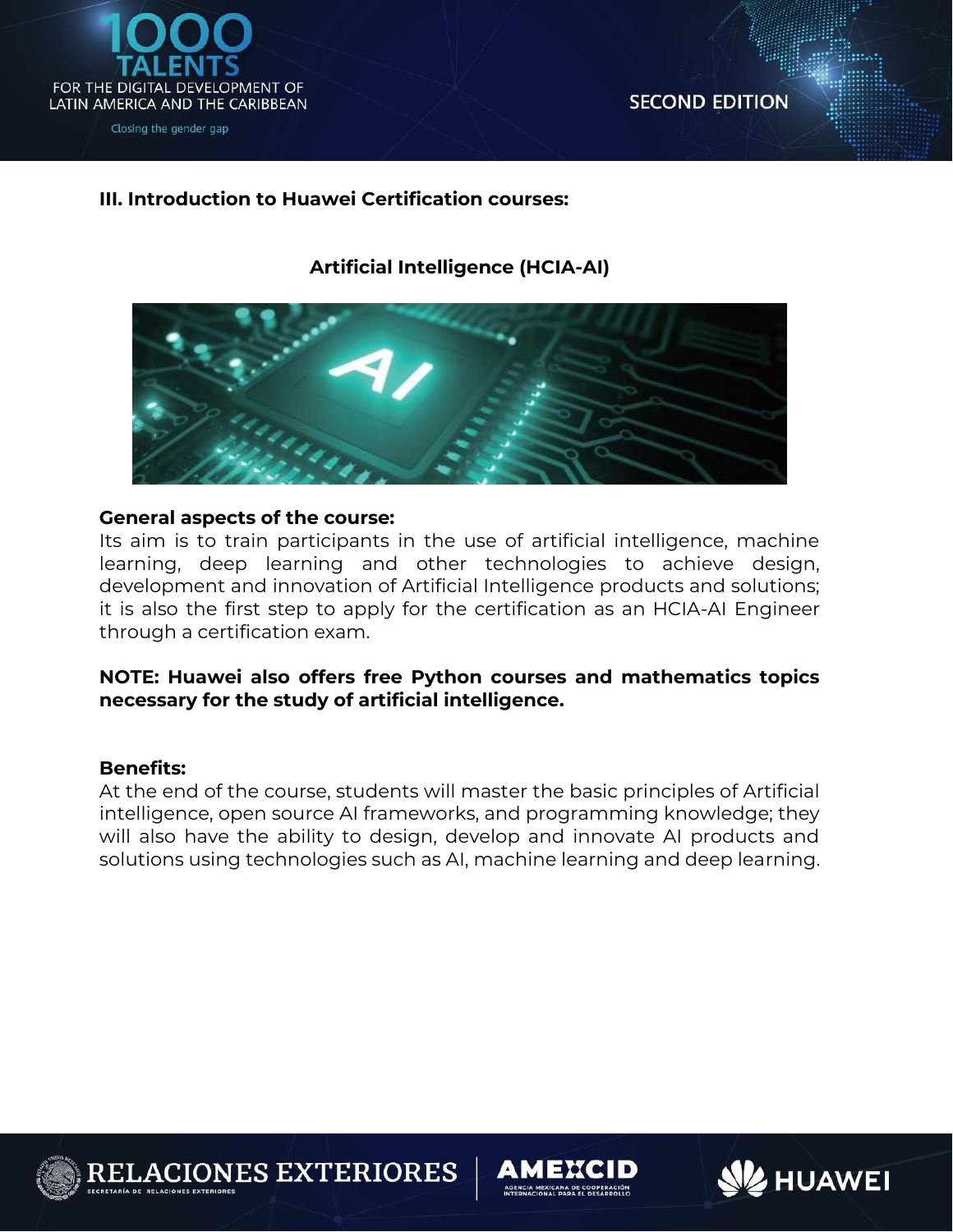

# **Data Storage (HCIA-Storage)**



#### **General aspects of the course:**

Its aim is to train participants to collaborate in the design, implementation, and management of Huawei storage systems; is also the first step to apply as an HCIA-Storage Engineer through a certification exam.

#### **Benefits:**

At the end of the course, participants will be able to build SAN and NAS storage networks, in addition to being able to operate and manage Huawei data storage.



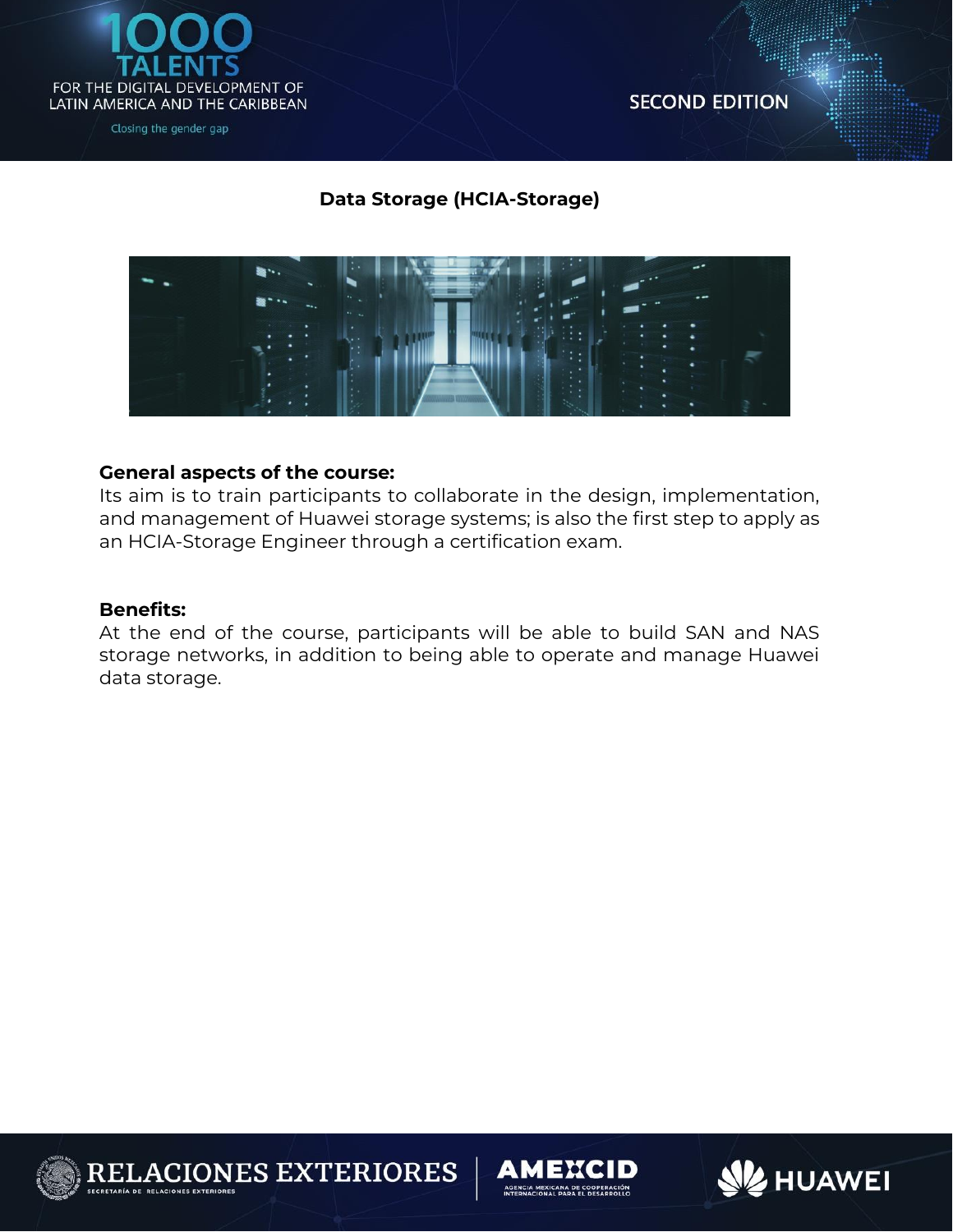

## **Data Communication (HCIA-Datacom)**



#### **General aspects of the course:**

Its aim is to train participants to plan, design, deploy, manage O&M (operation and maintenance) and optimize small and medium-sized campus networks; it is also the first step to apply as an HCIA-Datacom Engineer through a certification exam.

#### **Benefits:**

At the end of the course, participants will have a basic understanding of data communication, including routing and switching principles, WLAN principles, network security, network management and automation of O&M, SDN and programming.



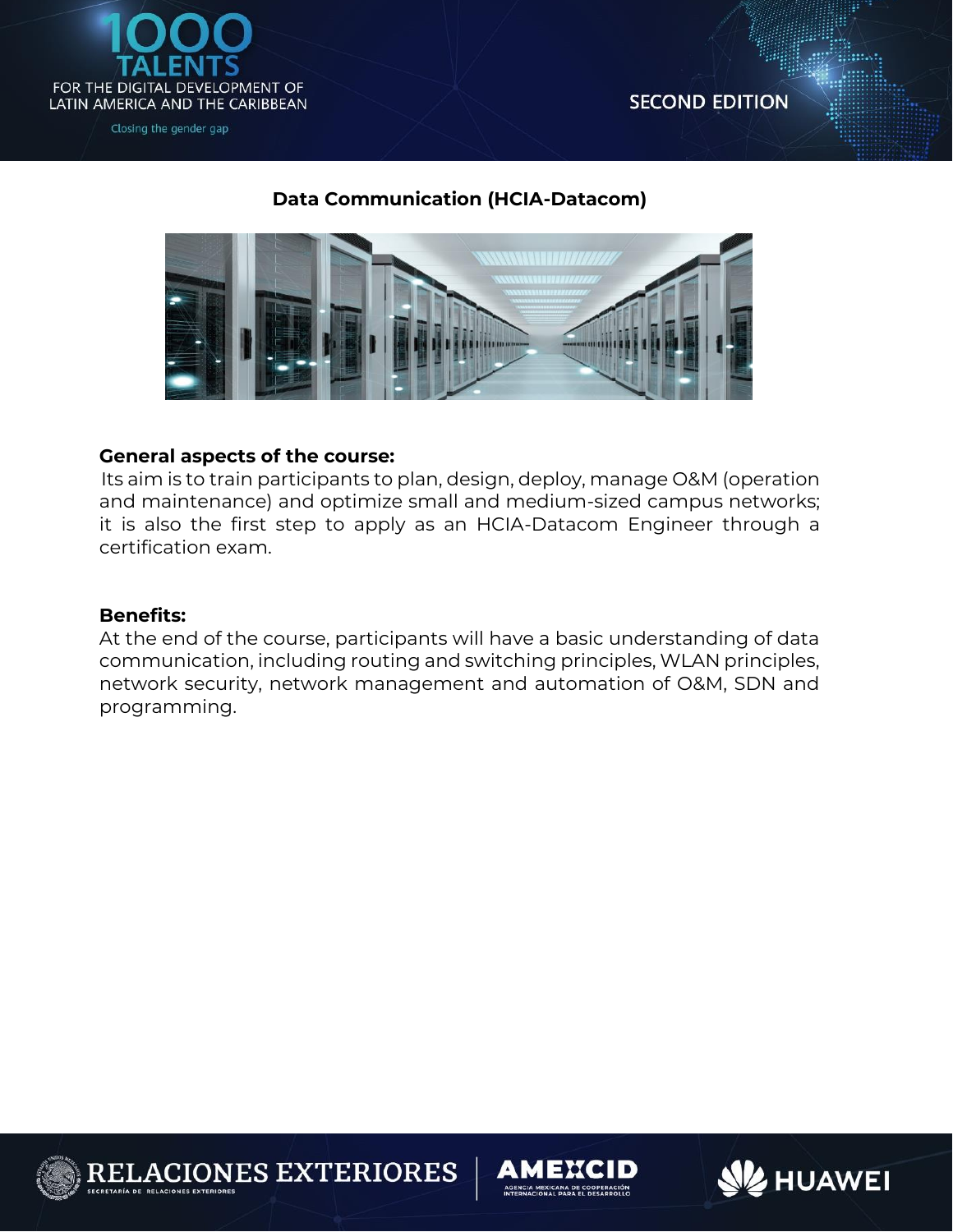

**SECOND EDITION** 

## **Macro Data (HCIA-Big Data)**



#### **General aspects of the course:**

Its aim is to train participants to use open source Hadoop and Huawei Fusion HD to operate and perform maintenance of Big Data platforms; it is also the first step to apply as an HCIA-Big Data Engineer through a certification exam.

#### **Benefits:**

At the end of the course, participants will master the open source Big Data architecture and component knowledge and will be able to use Huawei's open source Hadoop and Huawei Big Data HD product to complete basic Big Data functions.



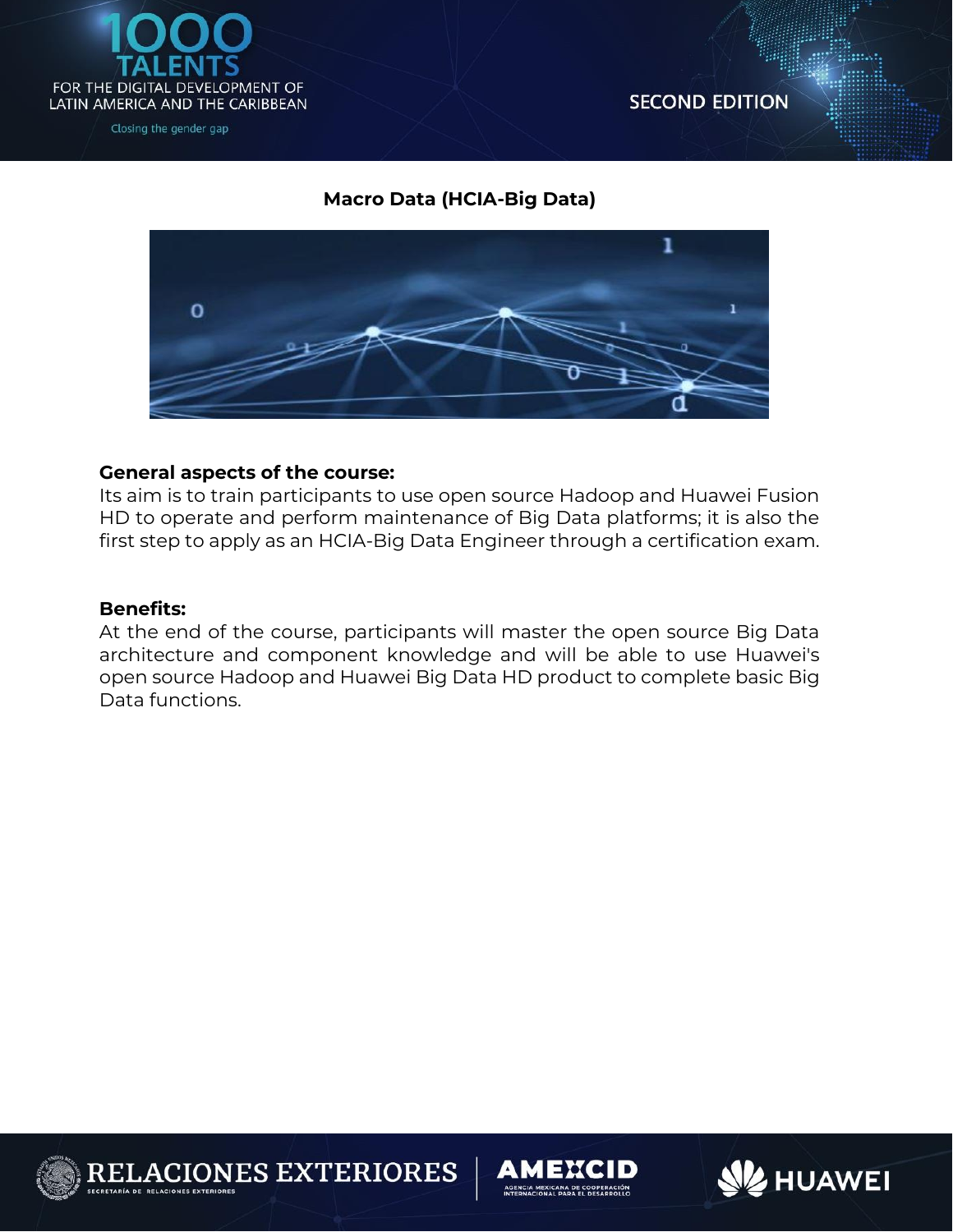

# **Internet of Things (HCIA IoT)**



#### **General aspects of the course:**

Its aim is to train participants to use Huawei's open source Hadoop and HD FusionInsight to complete the implementation, operation and maintenance of the Big Data platform. It is also the first step to apply for the certification as an HCIA-IoT Engineer through a certification exam.

#### **Benefits:**

At the end of the course, participants will master the open source Big Data architecture and component knowledge, and will be able to use Huawei's open source Hadoop and Huawei Big Data HD product to complete basic Big Data functions.



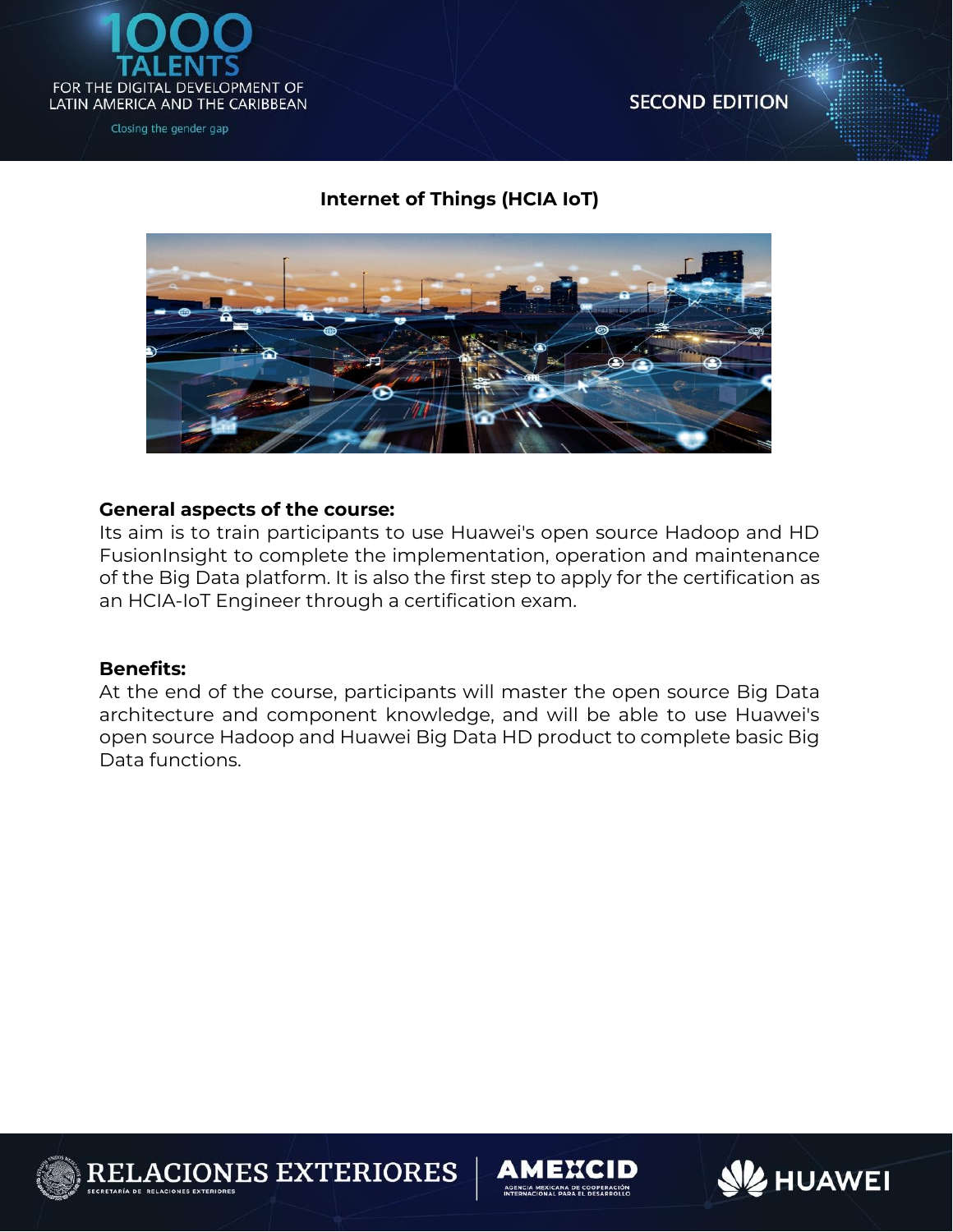

# **Cloud Services (HCIA Cloud Services)**



#### **General aspects of the course:**

Its aim is to train participants to collaborate in the implementation and O&M (operation and maintenance) of cloud computing with virtualization technology. It is also the first step to apply for the certification as an HCIA-Cloud Services Engineer through a certification exam.

#### **Benefits:**

At the end of the course, participants will be able to use virtualization technology to build cloud computing and perform basic cloud computing operations.